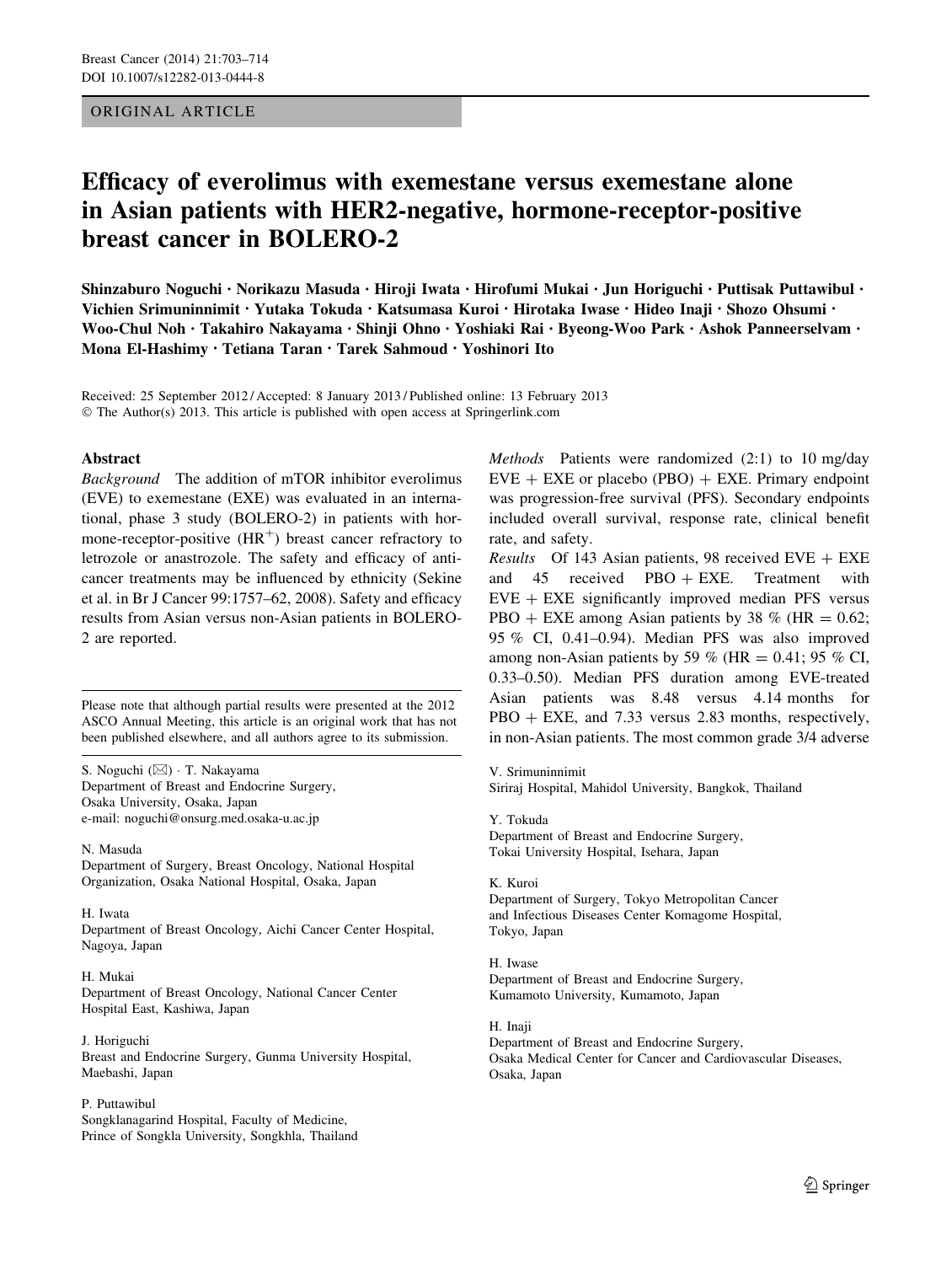events (stomatitis, anemia, elevated liver enzymes, hyperglycemia, and dyspnea) occurred at similar frequencies in Asian and non-Asian patients. Grade 1/2 interstitial lung disease occurred more frequently in Asian patients. Quality of life was similar between treatment arms in Asian patients.

Conclusion Adding EVE to EXE provided substantial clinical benefit in both Asian and non-Asian patients with similar safety profiles. This combination represents an improvement in the management of postmenopausal women with  $HR^{+}/HER2^{-}$  advanced breast cancer progressing on nonsteroidal aromatase inhibitors, regardless of ethnicity.

Keywords Advanced breast cancer - Endocrine resistance - Everolimus - Exemestane - Progression-free survival

## Introduction

Worldwide, breast cancer is the most common malignancy in women and one of the leading causes of cancer deaths [\[1–3](#page-10-0)]. Incidence of breast cancer in Asia is increasing [\[3](#page-10-0)]. In Asia, as in Western countries, treatment approaches for breast cancer typically follow National Comprehensive Cancer Network [\[4](#page-11-0)] and St. Gallen guidelines. For postmenopausal patients with hormone-receptor-positive  $(HR<sup>+</sup>)$  advanced breast cancer, aromatase inhibitors (steroidal or nonsteroidal) are the standard initial treatment [\[4](#page-11-0)]. Even so, most patients are unresponsive to initial treatment or acquire resistance. Other treatment options include estrogen receptor (ER) antagonists (e.g., tamoxifen) and ER downregulators (e.g., fulvestrant). These treatment options provide limited clinical benefit once endocrine resistance develops (especially after aromatase inhibitor therapy), and survival is poor [[5\]](#page-11-0). New treatment options that can offer patients with advanced breast cancer the hope of overcoming resistance and that can prolong the time of

S. Ohsumi

Department of Breast Oncology, NHO Shikoku Cancer Center, Matsuyama, Japan

W.-C. Noh Department of Surgery, Korea Cancer Center Hospital, Seoul, Korea

S. Ohno Department of Breast Oncology, National Kyushu Cancer Center, Fukuoka, Japan

Y. Rai

Department of Breast Surgery, Hakuaikai Sagara Hospital, Kagoshima, Japan

effectiveness of endocrine therapy and delay chemotherapy are needed.

Hyperactivation of the mammalian target of rapamycin (mTOR) pathway is associated with breast cancer progression and with the development of endocrine resistance [\[6](#page-11-0)]. Aberrations in phosphatidylinositol 3-kinase (PI3K)/ mTOR pathway protein expression are also associated with poor prognosis in  $HR^+$  breast cancer [[7\]](#page-11-0). However, in vitro and in vivo data indicate that mTOR inhibitors can inhibit cell proliferation and restore sensitivity to fulvestrant, letrozole, and tamoxifen [\[8–11](#page-11-0)].

Everolimus (Afinitor®, Novartis) is an orally active mTOR inhibitor. It is approved for the treatment of patients with progressive neuroendocrine tumors of pancreatic origin, advanced renal cell carcinoma, and subependymal giant cell astrocytoma associated with tuberous sclerosis [[12](#page-11-0)]. Recently, everolimus (EVE) was also approved in combination with exemestane (EXE) for use in the USA and the 27 European Union member states, plus Iceland and Norway, and in Mexico, Argentina, and other Latin American countries, for the treatment of postmenopausal patients with  $HR<sup>+</sup>$  breast cancer whose disease has progressed during or after nonsteroidal aromatase inhibitor therapy. This approval was based on outcomes from BOLERO-2. In this phase 3 study,  $EVE + EXE$  improved progressionfree survival (PFS) compared with  $EXE +$  placebo (PBO; median PFS = 7.8 months vs 3.2 months, respectively; hazard ratio [HR] = 0.45;  $P < 0.0001$  [\[12\]](#page-11-0).

Variations in the pharmacodynamics and pharmacokinetics of anticancer agents can be attributed in part to ethnic differences, potentially resulting in alterations of their safety and efficacy profiles [\[13](#page-11-0)]. In fact, some studies of targeted therapies have shown that variability in safety and efficacy is associated with patient ethnicity [[14\]](#page-11-0). To ensure an optimal treatment response is balanced with a manageable safety profile, the potential inter-ethnic differences in anticancer drug effects should be considered [\[13](#page-11-0)]. Treatment for lung cancer using the epidermal growth factor inhibitor gefitinib, for example, is more effective in Asian patients than in patients of other ethnicities [\[15](#page-11-0)].

B.-W. Park

Department of Surgery, Yonsei University College of Medicine, Seoul, Korea

A. Panneerselvam - M. El-Hashimy - T. Taran - T. Sahmoud Department of Global Oncology Development, Novartis Pharmaceuticals Corporation, East Hanover, NJ, USA

Y. Ito

Department of Medical Oncology, Breast Oncology Center, Cancer Institute Hospital, Japanese Foundation for Cancer Research, Tokyo, Japan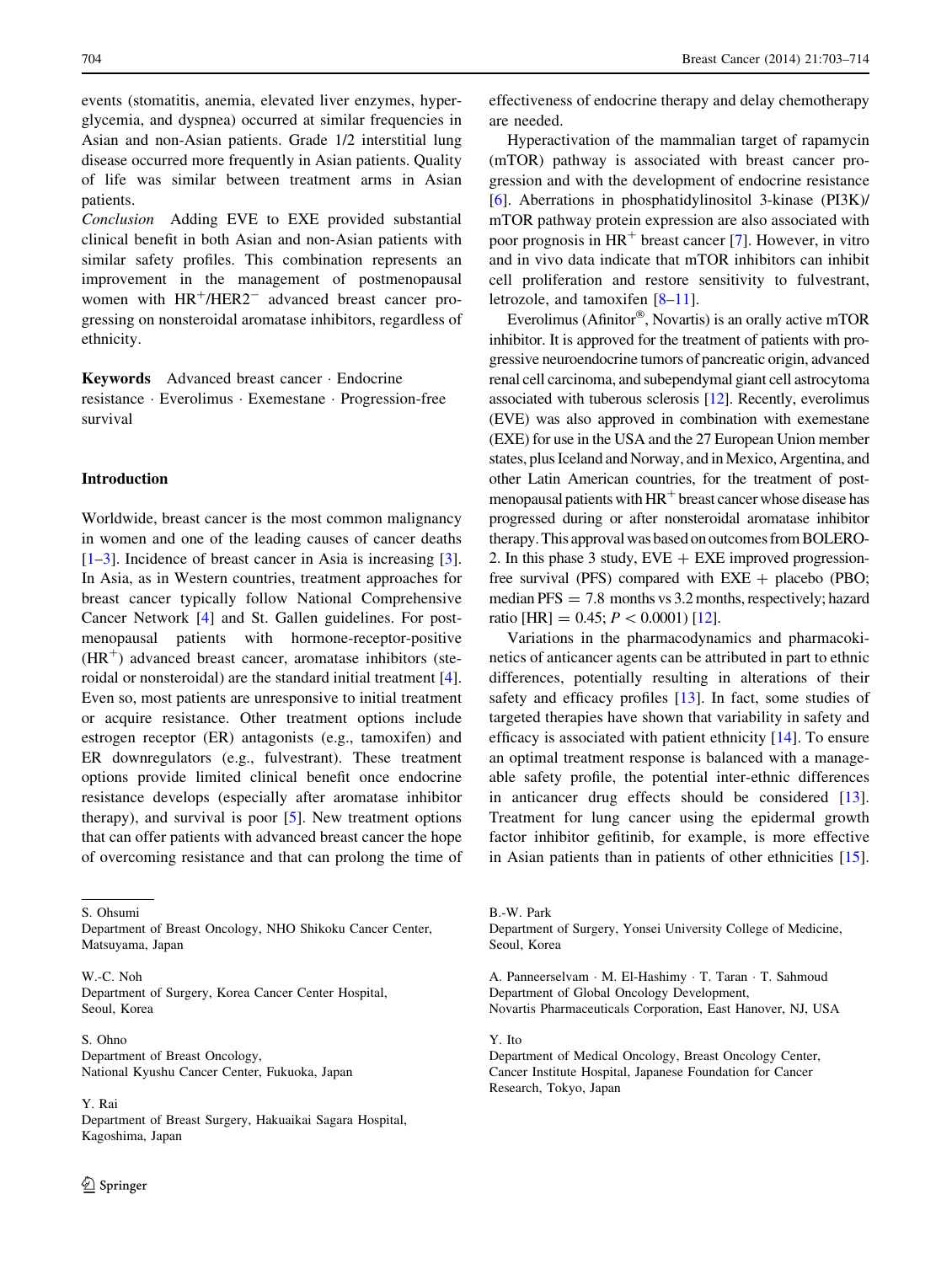<span id="page-2-0"></span>The incidence of interstitial lung disease (ILD) is also more prevalent in Asian patients treated with gefitinib monotherapy than in those of other ethnicities [[15\]](#page-11-0). ILD is one of the relatively common, serious adverse events (AEs) associated with molecular targeted anticancer therapies, and treatment with EVE has been associated with ILD [\[16](#page-11-0), [17](#page-11-0)]. Thus, it is important to compare the frequency of AEs, including ILD, induced by EVE in both Asian and non-Asian patients.

To determine whether patient ethnicity has an effect on the efficacy and safety of  $EVE + EXE$ , we performed an analysis in Asian versus non-Asian patients with  $HR<sup>+</sup>$ advanced breast cancer in BOLERO-2 after a median follow-up of 18 months.

# Patients and methods

The BOLERO-2 study is an international, phase 3, multicenter, randomized, double-blind, placebo-controlled trial (ClinicalTrials.gov identifier NCT00863655). The protocol and results for the entire study have been reported [\[16](#page-11-0), [18](#page-11-0)]. Post hoc analyses of the data from Asian patients (who selected Asian as their race at randomization) and non-Asian patients included in BOLERO-2 are reported herein.

#### Patients

Patients were postmenopausal women with metastatic or locally advanced, estrogen receptor-positive  $(ER^+)$  human epidermal growth factor receptor-2 nonamplified (HER2-) breast cancer that had recurred or progressed during or after letrozole or anastrozole therapy as described previously  $[16]$  $[16]$ . This study was conducted in accordance with the Declaration of Helsinki, in agreement with the institutional review board at each participating center, in accordance with Good Clinical Practice and applicable local regulations. Every patient provided written informed consent.

## Study design

Patients were randomized (2:1) to EVE (10 mg/day) + EXE (25 mg/day) or PBO  $+$  EXE (25 mg/day). Randomization was stratified according to sensitivity to endocrine therapy and the presence of visceral metastasis. Treatment continued until disease progression, intolerable toxicity, or withdrawal of consent. During the study, dose reductions or interruptions were allowed to manage AEs. Crossover from the PBO arm to the EVE arm was not allowed.

#### Study endpoints

The primary endpoint was PFS, defined as the time from randomization to the first documentation of disease progression (as assessed by the local investigator according to Response Evaluation Criteria in Solid Tumors [RECIST] [\[19](#page-11-0)] or, in the case of nonmeasurable disease, unequivocal progression or appearance of new lesions) or death from any cause. The key secondary endpoint was overall survival. Other secondary endpoints included overall response rate (ORR), clinical benefit rate (CBR), and time to overall response and duration of overall response according to RECIST [\[19](#page-11-0)].

Efficacy and safety assessments

An independent data monitoring committee (IDMC) was responsible for monitoring safety and pharmacokinetic data as well as reviewing efficacy results at the interim and final analyses. Tumor evaluation based on computed tomography or magnetic resonance imaging was performed at baseline (within 6 weeks before randomization) and every 6 weeks thereafter until disease progression and initiation of further anticancer therapy. Objective tumor response and disease progression were assessed per RECIST version 1.0 [\[19](#page-11-0)]. AEs were assessed at each study visit and were graded according to the National Cancer Institute Common Terminology Criteria for Adverse Events, version 3.0 [\[20](#page-11-0)].

## Patient-reported outcomes

Quality of life (QOL) was evaluated using the European Organization for Research and Treatment of Cancer Quality of Life Questionnaire-Core 30 (EORTC QLQ-C30; Version 3.0, 2001), a reliable and valid questionnaire developed to assess the quality of life of cancer patients [\[21](#page-11-0), [22\]](#page-11-0). This self-administered questionnaire is composed of 30 items arranged into a number of functional and symptom subscales as well as a global health status (GHS)/ global QOL subscale, which was the primary QOL variable of interest for BOLERO-2.

## Statistical analyses

Progression-free survival was based on the intent-to-treat analysis, according to the randomized treatment group and stratification. Distribution of PFS was estimated using the Kaplan–Meier method, and the HRs and corresponding 95 % confidence intervals (CIs) were estimated using the Cox proportional hazard model. In addition, the protocolspecified time to definitive deterioration (TTD) in the EORTC QLQ-C30 GHS score (defined as a 5 % decrease in QOL relative to baseline, with no subsequent increase above this threshold) was calculated in the Asian subset using Kaplan–Meier estimates and was described using medians and 95 % CIs. The TTD was compared between  $EVE + EXE$  and  $PBO + EXE$  using a log-rank test.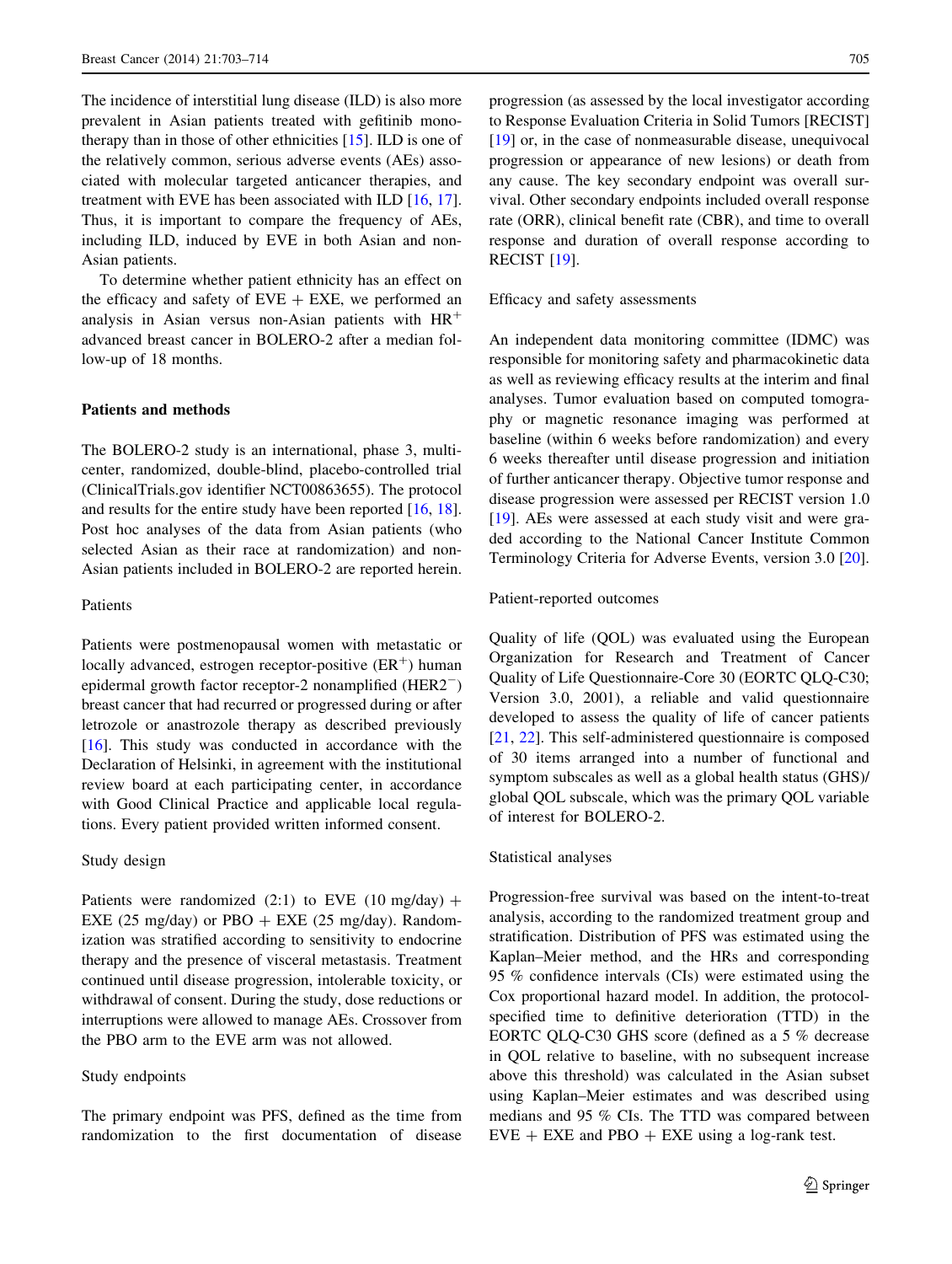<span id="page-3-0"></span>

Fig. 1 CONSORT flowchart. ITT intention-to-treat. Ongoing treatment refers to those patients at time of cutoff for this analysis. Note that disease progression events in this figure are those that resulted in treatment discontinuation

## Results

## Patient characteristics

Median follow-up was 18 months at the time of this analysis (cutoff date 15 December 2011). Of the 724 patients in BOLERO-2, 143 were Asian, with 106 (74.1 %) of Japanese origin. There were 98 Asian patients in the  $EVE + EXE$  arm and 45 in the PBO + EXE arm (Fig. 1).

Patient and disease characteristics at baseline among the Asian and non-Asian patients were generally comparable, although the Asian patients were younger and a greater proportion had good performance status (Table [1](#page-4-0)). Among the Asian population, there were more patients in the  $EVE + EXE$  arm who had at least 3 sites of metastases

compared with the PBO  $+$  EXE arm. In the PBO  $+$  EXE arm, Asian patients had less visceral disease than non-Asian patients. Prior treatments at study entry were mostly similar between Asian and non-Asian patients. However, more non-Asian patients in the  $EVE + EXE$  arm received chemotherapy in the metastatic setting than Asian patients (Table [1\)](#page-4-0).

The median durations of exposure to treatment were longer in Asian patients than in non-Asian patients. Among Asian patients, median exposure to EVE was 27.6 weeks, whereas median exposure to EXE was 32.6 weeks in the  $EVE + EXE$  arm and 18.0 weeks in the PBO  $+ EXE$  arm. Among non-Asian patients, median exposure to EVE was 23.7 weeks; median exposure to EXE was 28.1 weeks in the EVE  $+$  EXE arm and 13.9 weeks in the PBO  $+$  EXE arm (Table [2\)](#page-5-0).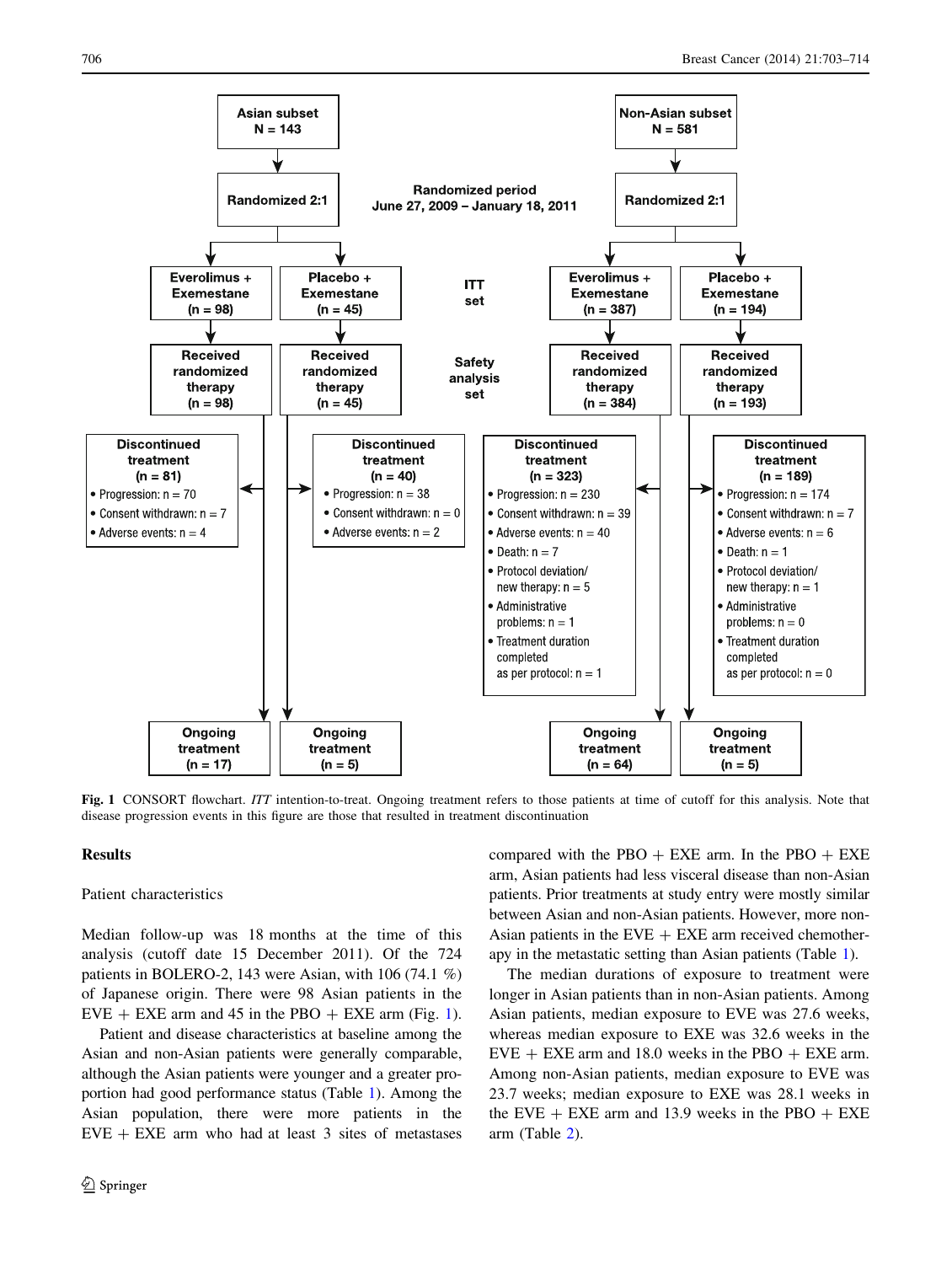# <span id="page-4-0"></span>Table 1 Demographics of Asian versus Non-Asian population

| Baseline demographics                      | Asian                                                           |                                      | Non-Asian                              |                                     |  |  |  |  |
|--------------------------------------------|-----------------------------------------------------------------|--------------------------------------|----------------------------------------|-------------------------------------|--|--|--|--|
|                                            | Everolimus + exemestane<br>$(n = 98)$                           | $Placebo +$ exemestane<br>$(n = 45)$ | Everolimus + exemestane<br>$(n = 387)$ | Placebo + exemestane<br>$(n = 194)$ |  |  |  |  |
| Age, years                                 |                                                                 |                                      |                                        |                                     |  |  |  |  |
| Mean (SD)                                  | 59.9 (7.2)                                                      | 58.6 (8.2)                           | 63.1 (10.9)                            | 61.8(10.0)                          |  |  |  |  |
| Median (range)                             | 59.5 (40.0-79.0)                                                | $60.0(28.0 - 72.0)$                  | 63.0 (34.0-93.0)                       | $61.0 (38.0 - 90.0)$                |  |  |  |  |
| Age group, %                               |                                                                 |                                      |                                        |                                     |  |  |  |  |
| $<$ 65 years                               | 77.6                                                            | 82.2                                 | 55.3                                   | 62.9                                |  |  |  |  |
| $\geq 65$ years                            | 22.4                                                            | 17.8                                 | 44.7                                   | 37.1                                |  |  |  |  |
| Ethnicity, %                               |                                                                 |                                      |                                        |                                     |  |  |  |  |
| Chinese                                    | 5.1                                                             | $\boldsymbol{0}$                     | $\boldsymbol{0}$                       | $\boldsymbol{0}$                    |  |  |  |  |
| Japanese                                   | 72.4                                                            | 77.8                                 | $\boldsymbol{0}$                       | $\mathbf{0}$                        |  |  |  |  |
| Mixed                                      | 1.0                                                             | $\boldsymbol{0}$                     | 2.1                                    | 3.1                                 |  |  |  |  |
| Hispanic/Latino                            | $\mathbf{0}$                                                    | $\boldsymbol{0}$                     | 7.2                                    | 5.2                                 |  |  |  |  |
| Indian (subcontinent)                      | $\mathbf{0}$                                                    | $\boldsymbol{0}$                     | 0.3                                    | $\boldsymbol{0}$                    |  |  |  |  |
| Other                                      | 21.4                                                            | 22.2                                 | 90.4                                   | 91.8                                |  |  |  |  |
| Number of metastatic sites, % <sup>a</sup> |                                                                 |                                      |                                        |                                     |  |  |  |  |
| 1                                          | 33.7                                                            | 33.3                                 | 31.5                                   | 25.3                                |  |  |  |  |
| 2                                          | 22.4                                                            | 33.3                                 | 32.6                                   | 35.6                                |  |  |  |  |
| $\geq$ 3                                   | 42.8                                                            | 33.3                                 | 35.7                                   | 39.2                                |  |  |  |  |
| ECOG performance status, %                 |                                                                 |                                      |                                        |                                     |  |  |  |  |
| $\boldsymbol{0}$                           | 82.7                                                            | 86.7                                 | 54.8                                   | 53.1                                |  |  |  |  |
| $\mathbf{1}$                               | 15.3                                                            | 13.3                                 | 41.1                                   | 40.2                                |  |  |  |  |
| $\mathfrak{2}$                             | $\boldsymbol{0}$                                                | $\boldsymbol{0}$                     | 2.3                                    | 3.6                                 |  |  |  |  |
|                                            | Time between initial diagnosis and 1st recurrence/metastasis, % |                                      |                                        |                                     |  |  |  |  |
| $<$ 3 months                               | 13.3                                                            | 11.1                                 | 22.2                                   | 20.1                                |  |  |  |  |
| $3$ to $<$ 6 months                        | $\boldsymbol{0}$                                                | $\boldsymbol{0}$                     | 1.3                                    | 2.6                                 |  |  |  |  |
| $\geq$ 6 months                            | 80.6                                                            | 80.0                                 | 69.3                                   | 71.6                                |  |  |  |  |
| Missing                                    | 6.1                                                             | 8.9                                  | 7.2                                    | 5.7                                 |  |  |  |  |
| Metastatic cancer sites, %                 |                                                                 |                                      |                                        |                                     |  |  |  |  |
| CNS <sup>b</sup>                           | 2.0                                                             | $\boldsymbol{0}$                     | 1.0                                    | $\boldsymbol{0}$                    |  |  |  |  |
| Visceral (excluding $CNS$ ) <sup>c</sup>   | 59.2                                                            | 53.3                                 | 58.1                                   | 60.8                                |  |  |  |  |
| Lung                                       | 34.7                                                            | 31.1                                 | 28.2                                   | 33.5                                |  |  |  |  |
| Liver                                      | 31.6                                                            | 22.2                                 | 33.9                                   | 32.5                                |  |  |  |  |
| Lung and liver                             | 9.2                                                             | 4.4                                  | 9.0                                    | 12.4                                |  |  |  |  |
| Bone                                       | 69.4                                                            | 51.1                                 | 78.3                                   | 83.5                                |  |  |  |  |
| Bone only                                  | 20.4                                                            | 11.1                                 | 22.0                                   | 21.1                                |  |  |  |  |
| Other                                      | 56.1                                                            | 73.3                                 | 49.1                                   | 53.6                                |  |  |  |  |
| Previous chemotherapy, %                   |                                                                 |                                      |                                        |                                     |  |  |  |  |
| Adjuvant/neoadjuvant only                  | 60.2                                                            | 48.9                                 | 39.5                                   | 37.6                                |  |  |  |  |
| Metastatic only                            | $6.1\,$                                                         | 11.1                                 | 15.8                                   | 9.3                                 |  |  |  |  |
| Both                                       | 10.2                                                            | 15.6                                 | 12.4                                   | 16.0                                |  |  |  |  |
|                                            | Number of previous chemotherapy lines in advanced setting, %    |                                      |                                        |                                     |  |  |  |  |
| 1                                          | 16.3                                                            | 26.7                                 | 28.2                                   | 23.7                                |  |  |  |  |

Data from 15 December 2011 safety update cutpoint

CNS central nervous system, ECOG Eastern Cooperative Oncology Group, SD standard deviation

 $2$  0 0 0 0 0

<sup>a</sup> One patient each in the Asian and non-Asian subgroups had missing information

<sup>b</sup> CNS includes spinal cord, brain and meninges

<sup>c</sup> Visceral includes lung, liver, pleural, pleural effusions, peritoneum, and ascites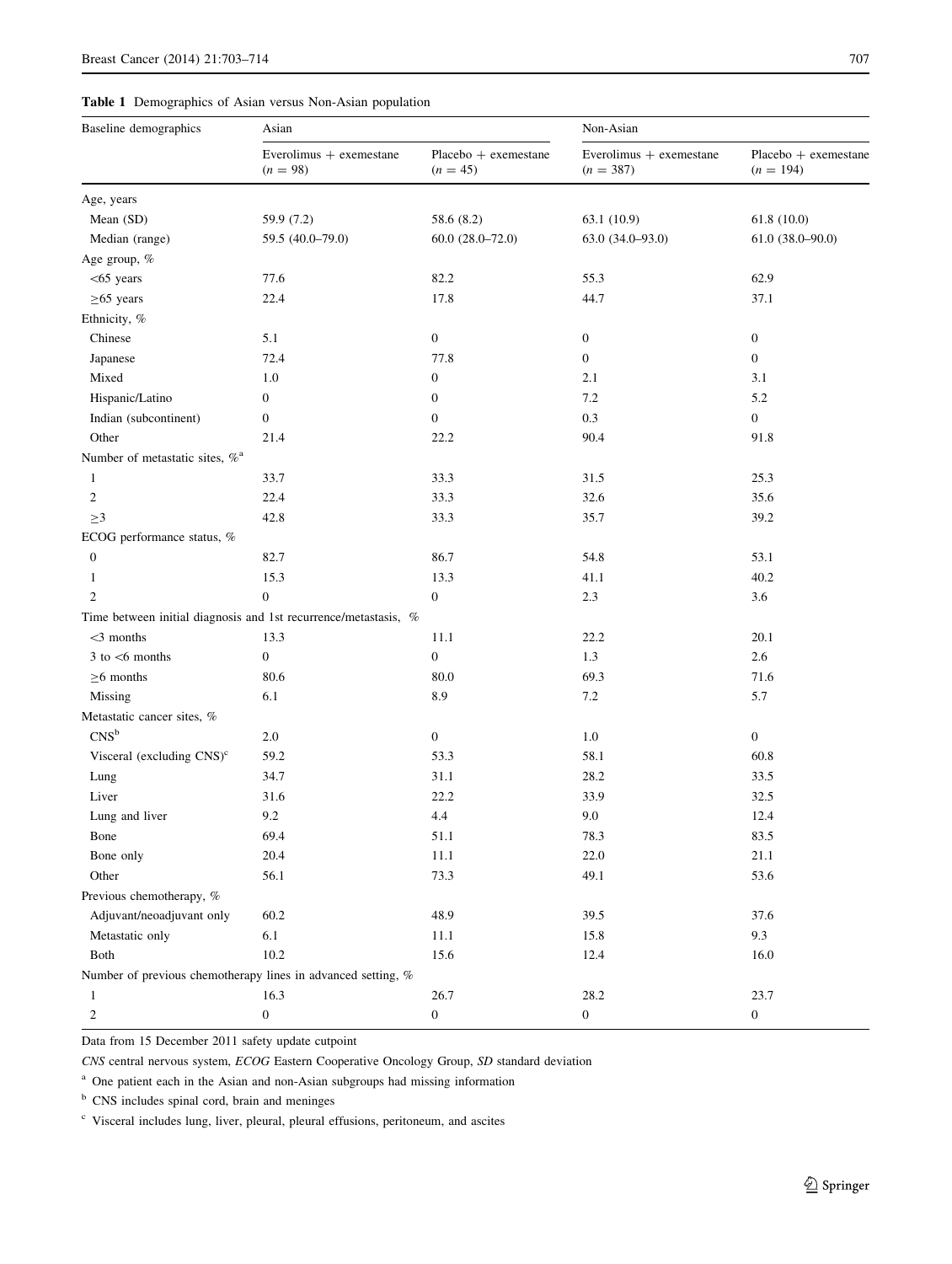<span id="page-5-0"></span>The percentages of patients who required EVE dose reductions or interruptions were similar between the Asian and non-Asian patients  $(71.4 \text{ vs. } 65.6 \%)$ , as were the percentages of Asian and non-Asian patients who required EXE dose reductions or interruptions while receiving EVE + EXE (22.4 vs. 24.2 %), respectively. In contrast, Asian patients receiving  $PBO + EXE$  required more  $EXE$ dose reductions or interruptions than non-Asian patients  $(26.7 \text{ vs. } 8.3 \%)$ , respectively. Most of these dose reductions or interruptions were the result of an AE (data not shown). At the time of cutoff, 15.4 % of Asian patients and 11.9 % of non-Asian patients were ongoing with study treatment (Fig. [1\)](#page-3-0). Among Asian patients, 82.7 % discontinued EVE  $+$  EXE treatment and 88.9 % discontinued  $PBO + EXE$  treatment, whereas 83.5 and 97.4 % of non-Asian patients discontinued  $EVE + EXE$  and  $PBO + EXE$ treatment, respectively (Fig. [1\)](#page-3-0). Most of the patients who discontinued treatment did so because of disease progression.

#### **Efficacy**

The combination of EVE and EXE reduced the risk of disease progression by 38 % among Asian patients compared with PBO + EXE (HR =  $0.62$ ; 95 % CI, 0.41-0.94; Fig. [2](#page-6-0)). At the cutoff date, 17.3 % of Asian patients in the EVE + EXE arm and 11.1 % of patients in the PBO + EXE arm were progression free and remained on treatment, whereas 71.4 % of Asian patients in the EVE  $+$  EXE arm and 84.4  $\%$  of patients in the PBO  $+$  EXE arm had disease progression (Fig. [1](#page-3-0)). Median PFS per local investigator assessment among Asian patients in BOLERO-2 was 8.48 months for  $EVE + EXE$  versus 4.14 months for  $PBO + EXE$  (Fig. [2\)](#page-6-0).

Japanese patients comprised the largest subset within the Asian subgroup, and nearly 15 % of the overall BOLERO-2 patient population. Therefore, additional analyses specific to the Japanese subset were feasible, and indicated that treatment with  $EVE + EXE$  significantly improved median PFS versus PBO + EXE by 42 % (HR =  $0.58$ ) in these patients. The median PFS results also favored the combination of everolimus and exemestane in European and North American patients (Fig. [3](#page-6-0)).

There were no complete responses (CRs) recorded for either the EVE  $+$  EXE or the PBO  $+$  EXE arm. No partial responses (PRs) were observed with PBO  $+$  EXE in the Asian subset, compared with 19 PRs (19.4 %) in the  $EVE + EXE$  arm based on local investigator assessment. Overall, Asian patients had greater CBR and ORR in the  $EVE + EXE$  arm than in the PBO  $+ EXE$  arm (CBR, 58.2) vs. 28.9 %; ORR, 19.4 % vs. 0, respectively; Table [3\)](#page-7-0).

For non-Asian patients, the median PFS per investigator assessment in the 2 arms was 7.33 months and 2.83 months, respectively (HR = 0.41; 95 % CI, 0.33–0.50; Table [3,](#page-7-0) Fig. [2](#page-6-0)). Based on local investigator assessment, there were 3 CRs and 39 PRs (10.1 %) among non-Asian patients in the  $EVE + EXE$  arm versus no CRs and 4 PRs in the PBO + EXE arm. The CBR and ORR for non-Asian patients were 49.6 and 10.9 % in the combination arm versus 25.8 and 2.1 % in the PBO  $+$  EXE arm, respectively (Table [3\)](#page-7-0).

#### Safety

Across the entire study, the most common treatment-emergent AEs in the  $EVE + EXE$  arm included stomatitis and rash; these were also the most common AEs among both Asian and non-Asian patients (Table [4\)](#page-8-0) [\[15](#page-11-0)]. Some AEs were reported in a higher percentage of Asian patients compared with the non-Asian patients. These included stomatitis, rash, dysgeusia, pneumonitis, nail disorder, increased LDH, nasopharyngitis, and ILD. Specifically, the rates of grade 1 and 2 dysgeusia were higher in Asian versus non-Asian patients in the EVE  $+$  EXE arm (30.6 vs. 19.8 %) but comparable in the PBO  $+$  EXE arm (6.7 vs. 5.7 %). The incidence of nasopharyngitis was similar across treatment arms, but much higher in Asian than non-Asian patients in both the EVE + EXE (22.4 vs. 7.0 %) and PBO + EXE  $(20.0 \text{ vs. } 6.2 \%)$  arms; all events were grades 1 or 2 (Table [4\)](#page-8-0). Pneumonitis, which was reported only in the  $EVE + EXE$ arm, was higher in Asian patients than in non-Asian patients in the EVE  $+$  EXE arm (23.5 vs. 14.1 %, respectively). However, the frequency of grade 3 and 4 pneumonitis was

|  |  |  |  |  |  | <b>Table 2</b> Duration of exposure to study treatment |
|--|--|--|--|--|--|--------------------------------------------------------|
|--|--|--|--|--|--|--------------------------------------------------------|

|                  | Asian patients                          |                       |                                      |                       | Non-Asian patients                       |                       |                      |                        |  |  |  |  |  |
|------------------|-----------------------------------------|-----------------------|--------------------------------------|-----------------------|------------------------------------------|-----------------------|----------------------|------------------------|--|--|--|--|--|
|                  | Everolimus $+$ exemestane<br>$(n = 98)$ |                       | $Placebo +$ exemestane<br>$(n = 45)$ |                       | Everolimus $+$ exemestane<br>$(n = 384)$ |                       | $(n = 193)$          | $Placebo +$ exemestane |  |  |  |  |  |
|                  | Everolimus                              | Exemestane            | Placebo                              | Exemestane            | Everolimus                               | Exemestane            | Placebo              | Exemestane             |  |  |  |  |  |
| Duration (weeks) |                                         |                       |                                      |                       |                                          |                       |                      |                        |  |  |  |  |  |
| Median<br>Range  | 27.6<br>$2.0 - 123.3$                   | 32.6<br>$2.0 - 123.3$ | 18.0<br>$2.0 - 101.0$                | 18.0<br>$4.0 - 101.0$ | 23.7<br>$1.0 - 109.4$                    | 28.1<br>$1.0 - 109.4$ | 13.1<br>$1.0 - 82.0$ | 13.9<br>$1.0 - 82.0$   |  |  |  |  |  |
|                  |                                         |                       |                                      |                       |                                          |                       |                      |                        |  |  |  |  |  |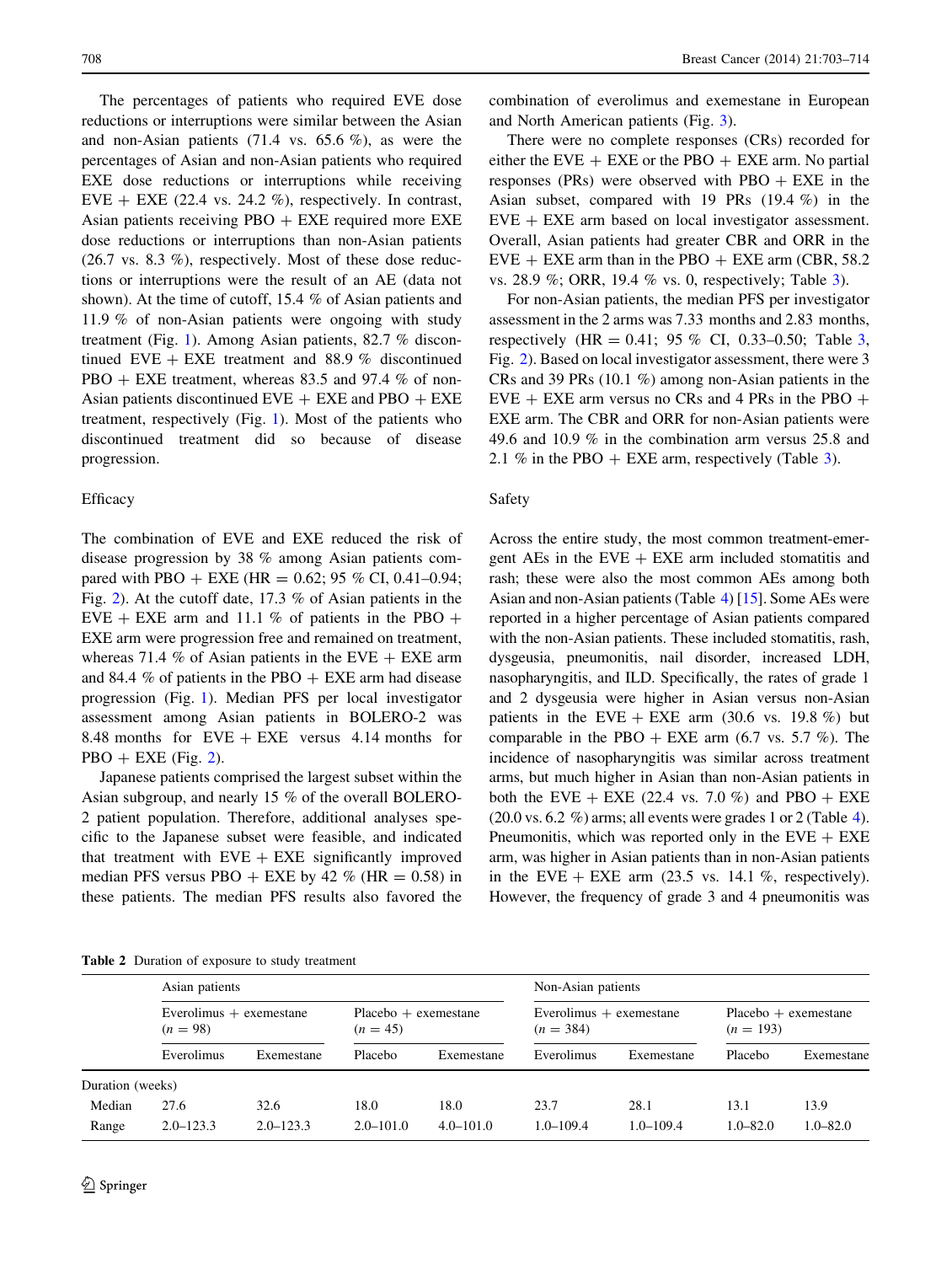<span id="page-6-0"></span>



Fig. 3 Forest plot of progression-free survival subgroup analysis by region and ethnicity. Subsets were prespecified in the analysis plan. Data from 18-months' median follow-up. EVE everolimus, EXE exemestane, HR hazard ratio, PBO placebo, PFS progression-free survival

lower in Asian patients compared with non-Asian patients (2.0 vs. 3.6 %, respectively). In contrast, hot flushes were comparable in incidence between Asian and non-Asian

**Race**

**Non-Japan 618**

**Asian 143 Caucasian 547 Other 34**

> patients. They were, however, less frequent in Asian and non-Asian patients in the EVE  $+$  EXE arm (6.1 and 5.5 %) than in the PBO  $+$  EXE arm (13.3 and 1[4](#page-8-0).5 %) (Table 4).

**Favors EVE + EXE Favors PBO + EXE**

**0 0.2 0.4 0.6 0.8 1 1.2 1.4 Hazard Ratio**

**0.42 7.16 2.83 0.62 8.48 4.14 0.42 7.36 2.96 0.25 6.93 1.41**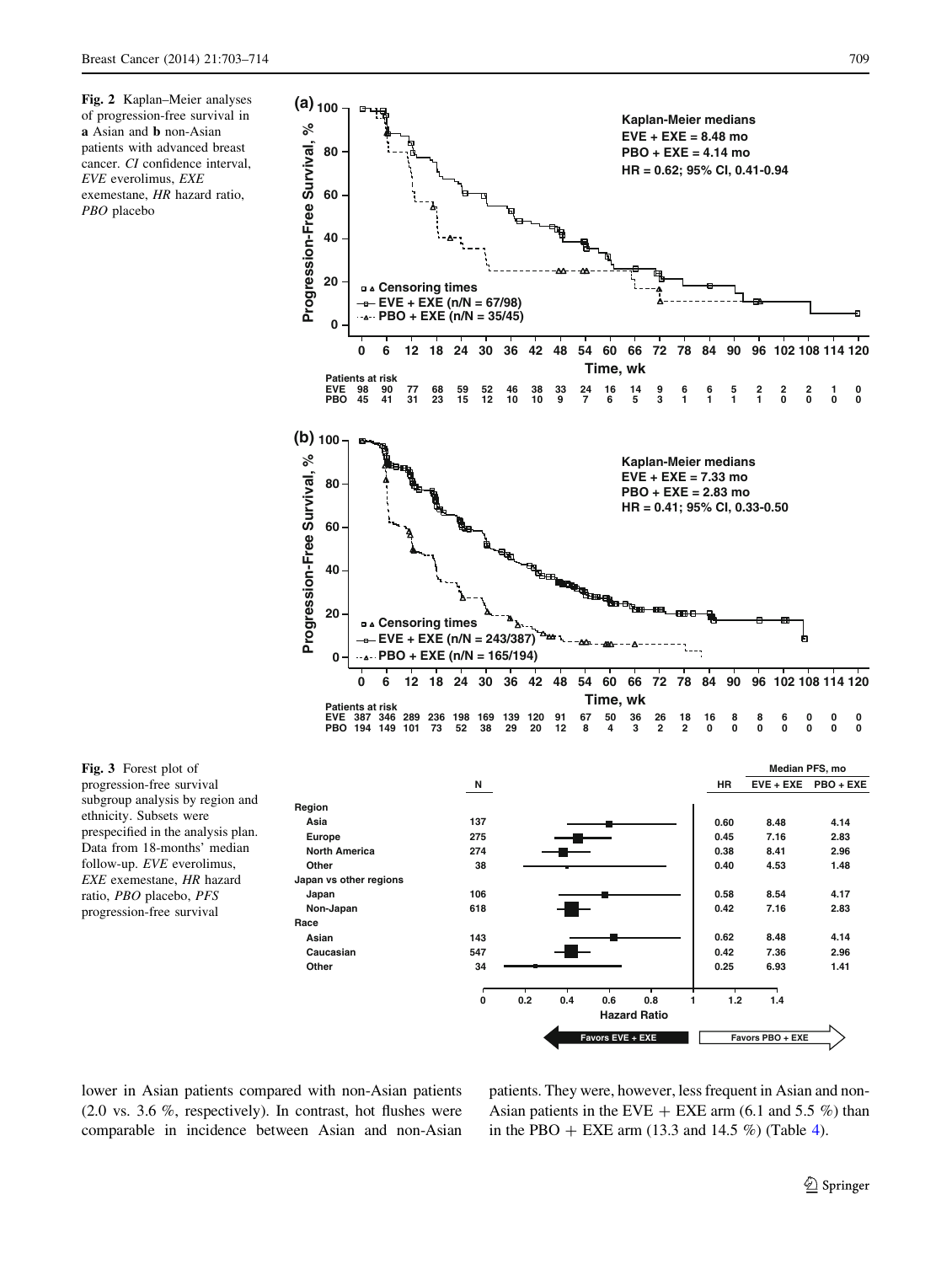## <span id="page-7-0"></span>Table 3 Best response

|                                          | Asian                                   |                                      | Non-Asian                                | $Placebo +$ exemestane<br>$(n = 194)$<br>0<br>55<br>36<br>8 |  |  |
|------------------------------------------|-----------------------------------------|--------------------------------------|------------------------------------------|-------------------------------------------------------------|--|--|
|                                          | Everolimus $+$ exemestane<br>$(n = 98)$ | $Placebo + exemestane$<br>$(n = 45)$ | Everolimus $+$ exemestane<br>$(n = 387)$ |                                                             |  |  |
| Best overall response, %                 |                                         |                                      |                                          |                                                             |  |  |
| Complete                                 | 0                                       | 0                                    | $<$ l                                    |                                                             |  |  |
| Partial                                  | 19                                      | $\Omega$                             | 10                                       |                                                             |  |  |
| Stable disease                           | 66                                      | 78                                   | 73                                       |                                                             |  |  |
| Progressive disease                      | 11                                      | 20                                   | 10                                       |                                                             |  |  |
| Unknown                                  | 3                                       | ∍                                    |                                          |                                                             |  |  |
| Objective response rate, $\%^a$          | 19                                      | $\Omega$                             | 11                                       |                                                             |  |  |
| Clinical benefit rate, $\%$ <sup>b</sup> | 58                                      | 29                                   | 50                                       | 26                                                          |  |  |

<sup>a</sup> Complete and partial responses

 $b$  Complete and partial responses plus stable disease  $\geq$  24 weeks

Notably, the incidence of grade 3 and 4 AEs among patients who received  $EVE + EXE$  was generally similar or lower in Asian patients compared with non-Asian patients (Table [4](#page-8-0)). The only exceptions were increased aspartate aminotransferase (AST) levels and cough. The most common grade 3 and 4 AEs ( $\geq$ 5 %) for both Asian and non-Asian patients in the  $EVE + EXE$  treatment group included stomatitis (8.2 vs. 7.8 %), anemia (7.1 vs. 7.6 %), increased AST levels (6.1 vs. 2.9 %), hyperglycemia (4.1 vs.  $6.0\%$ ), and dyspnea  $(3.1 \text{ vs. } 5.7\%)$ , respectively. There were very few grade 4 AEs reported, regardless of treatment arm or ethnicity subset, and none were reported in at least 5 % of the patients studied (Table [4\)](#page-8-0).

## Quality of life in Asian patients

Treatment with  $EVE + EXE$  did not affect TTD in EORTC QLQ-C30 GHS compared with  $PBO + EXE$  in Asian patients. At the protocol-defined threshold of 5 % decrease from baseline, the median TTD was 8.4 months (95 % CI, 6.9–11.1 months) in the EVE  $+$  EXE arm compared with 5.6 months (95 % CI, 2.9–15.2 months) in the PBO + EXE arm (HR =  $0.79$ ; 97.5 % CI, 0.[4](#page-10-0)4–1.44; Fig. 4).

## Discussion

Although women with  $HR<sup>+</sup>$  breast cancer often respond to multiple lines of endocrine therapy, most ultimately progress. When patients with  $HR<sup>+</sup>$  advanced breast cancer progress despite nonsteroidal aromatase inhibitors, the current treatment paradigm includes EXE followed by tamoxifen, toremifene, or fulvestrant [[4\]](#page-11-0). This paradigm is followed in Asia as well as in Western countries. Once patients progress on initial endocrine therapy, the available treatment options offer limited clinical benefit and poor survival [\[5](#page-11-0)]. New treatment options are needed that can offer patients with advanced breast cancer the hope of overcoming resistance, prolong the time for which endocrine therapy is effective, and delay chemotherapy.

In the phase 3 BOLERO-2 study, the addition of EVE to EXE increased median PFS by 4.6 months [\[12](#page-11-0)]. These results suggest that inhibition of cross-talk pathways (PI3K/mTOR) may help improve outcomes in this patient population. Nearly 20 % of the 724 patients in this study were Asian, providing an opportunity to determine the efficacy and safety of EVE in this important subgroup.

Ethnic differences can account for variations in both the pharmacokinetics and pharmacodynamics of anticancer agents, potentially resulting in alterations of the safety and efficacy profiles of these agents [[13\]](#page-11-0). For example, docetaxel, like gefitinib [\[15](#page-11-0)], has demonstrated enhanced efficacy in Asian versus Caucasian patients [[13\]](#page-11-0). This was accompanied, however, by higher incidence of febrile neutropenia requiring hospitalization [\[13](#page-11-0)]. CYP2D6 genetic polymorphisms have been shown to affect the conversion of tamoxifen to its most active metabolite, endoxifen. As a result, the efficacy of tamoxifen might vary according to the distribution of these genetic polymorphisms among various ethnic populations [\[13](#page-11-0)]. The distribution of genetic polymorphisms affecting CYP2D6 activity is different between Asian and non-Asian patients. Thus, it is hypothesized that the efficacy of tamoxifen may also be different between these patient populations [[13\]](#page-11-0). To ensure optimal treatment response and understand the safety profile, it is important to consider the potential interethnic differences in anticancer drug effects [[13\]](#page-11-0).

We have demonstrated in this report that the efficacy of EVE is consistent between the Asian and non-Asian subgroups. Combining EVE with EXE more than doubled the median PFS versus EXE with PBO, from 4.14 to 8.48 months for Asians and from 2.83 to 7.33 months for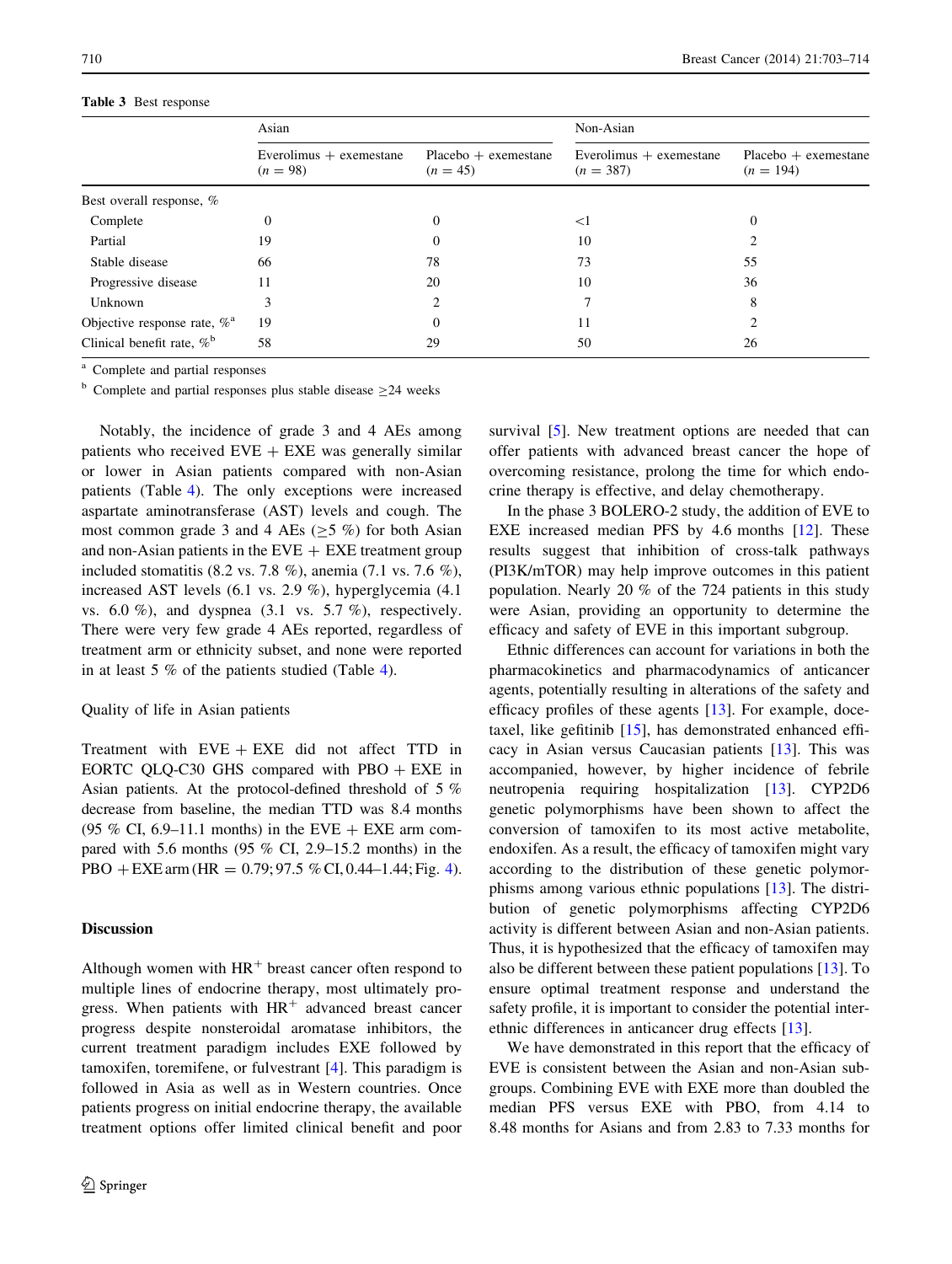<span id="page-8-0"></span>

|                    | <b>Asian Patients</b>                       |                         |                         |                         |                  |                     |                   |                  | <b>Non-Asian Patients</b>                     |                          |                         |                         |                  |                  |                         |                         |  |  |
|--------------------|---------------------------------------------|-------------------------|-------------------------|-------------------------|------------------|---------------------|-------------------|------------------|-----------------------------------------------|--------------------------|-------------------------|-------------------------|------------------|------------------|-------------------------|-------------------------|--|--|
|                    | <b>Everolimus Plus</b><br><b>Exemestane</b> |                         |                         |                         |                  | <b>Placebo Plus</b> |                   |                  | <b>Everolimus Plus</b><br><b>Placebo Plus</b> |                          |                         |                         |                  |                  |                         |                         |  |  |
|                    |                                             |                         |                         |                         |                  |                     | <b>Exemestane</b> |                  |                                               | <b>Exemestane</b>        |                         | <b>Exemestane</b>       |                  |                  |                         |                         |  |  |
|                    |                                             | $(n = 98)$              |                         |                         |                  |                     | $(n = 45)$        |                  | $(n = 384)$                                   |                          |                         |                         |                  | $(n = 193)$      |                         |                         |  |  |
|                    | Gr                                          | Gr                      | Gr                      | Gr                      | Gr               | Gr                  | Gr                | Gr               | Gr                                            | $\overline{\mathbf{Gr}}$ | Gr                      | Gr                      | Gr               | Gr               | Gr                      | Gr                      |  |  |
| Adverse Event, %   | $\mathbf{1}$                                | $\mathbf{2}$            | $\overline{\mathbf{3}}$ | $\overline{\mathbf{4}}$ | $\mathbf{1}$     | $\mathbf{2}$        | 3                 | 4                | $\mathbf{1}$                                  | $\mathbf{2}$             | $\overline{\mathbf{3}}$ | $\overline{\mathbf{4}}$ | $\mathbf{1}$     | $\overline{2}$   | $\overline{\mathbf{3}}$ | $\overline{\mathbf{4}}$ |  |  |
| Stomatitis         | 43                                          | 29                      | $\overline{8}$          | $\Omega$                | $\overline{13}$  | $\overline{2}$      | $\overline{0}$    | $\overline{0}$   | 25                                            | $\overline{21}$          | 8                       | $\overline{0}$          | 8                | $\overline{2}$   | $\mathbf{1}$            | $\overline{0}$          |  |  |
| Rash               | 38                                          | 12                      | $\boldsymbol{0}$        | $\overline{0}$          | $\overline{7}$   | $\overline{2}$      | $\overline{0}$    | $\overline{0}$   | 26                                            | 9                        | $\overline{2}$          | $\boldsymbol{0}$        | $\overline{4}$   | $\overline{2}$   | $\boldsymbol{0}$        | $\boldsymbol{0}$        |  |  |
| Fatigue            | 15                                          | $6\,$                   | 3                       | $\overline{0}$          | 13               | $\overline{4}$      | $\boldsymbol{0}$  | $\overline{0}$   | 19                                            | 16                       | $\overline{4}$          | ${<}1$                  | 17               | 11               | $\overline{2}$          | $\overline{0}$          |  |  |
| Diarrhea           | 21                                          | $\overline{2}$          | $\mathbf{0}$            | $\overline{0}$          | 11               | $\overline{2}$      | $\boldsymbol{0}$  | $\overline{0}$   | 27                                            | $\overline{7}$           | $\overline{3}$          | <1                      | 15               | $\overline{4}$   | $\mathbf{1}$            | $\overline{0}$          |  |  |
| Decreased appetite | $10\,$                                      | 8                       | $\mathbf{1}$            | $\overline{0}$          | $\overline{4}$   | $\overline{2}$      | $\overline{c}$    | $\overline{0}$   | 22                                            | 10                       | $\overline{c}$          | $\mathbf{0}$            | 9                | 5                | <1                      | $\overline{0}$          |  |  |
| Nausea             | 18                                          | $\overline{4}$          | $\boldsymbol{0}$        | $\overline{0}$          | 22               | $\overline{c}$      | $\boldsymbol{0}$  | $\overline{0}$   | 22                                            | 10                       | <1                      | <1                      | 20               | 8                | $\overline{2}$          | $\overline{0}$          |  |  |
| Cough              | 17                                          | $\boldsymbol{0}$        | $\mathfrak{Z}$          | $\overline{0}$          | $\sqrt{2}$       | $\overline{4}$      | $\boldsymbol{0}$  | $\boldsymbol{0}$ | 22                                            | 5                        | $<1\,$                  | $\overline{0}$          | 10               | $\mathfrak{Z}$   | $\boldsymbol{0}$        | $\boldsymbol{0}$        |  |  |
| Dysgeusia          | 26                                          | 5                       | $\overline{0}$          | $\Omega$                | $\tau$           | $\overline{0}$      | $\overline{0}$    | $\theta$         | 16                                            | 4                        | $\overline{0}$          | $\overline{0}$          | 6                | $\overline{0}$   | $\Omega$                | $\overline{0}$          |  |  |
| Headache           | 24                                          | $\mathbf{1}$            | $\boldsymbol{0}$        | $\overline{0}$          | 11               | $\boldsymbol{0}$    | $\boldsymbol{0}$  | $\boldsymbol{0}$ | 15                                            | 7                        | <1                      | $\overline{0}$          | 13               | $\mathfrak{Z}$   | $\overline{0}$          | $\overline{0}$          |  |  |
| Decreased weight   | $\boldsymbol{7}$                            | 15                      | $\mathbf{1}$            | $\mathbf{0}$            | $\boldsymbol{0}$ | $\tau$              | $\boldsymbol{0}$  | $\overline{0}$   | 10                                            | 17                       | $\overline{2}$          | $\overline{0}$          | 3                | $\overline{4}$   | $\boldsymbol{0}$        | $\overline{0}$          |  |  |
| Dyspnea            | 5                                           | $\boldsymbol{0}$        | $\mathfrak{Z}$          | $\overline{0}$          | $\boldsymbol{0}$ | $\overline{0}$      | $\boldsymbol{0}$  | $\overline{0}$   | 12                                            | 8                        | 6                       | ${<}1$                  | 10               | $\mathfrak{2}$   | $\mathbf{1}$            | <1                      |  |  |
| Arthralgia         | 14                                          | $\overline{2}$          | $\boldsymbol{0}$        | $\overline{0}$          | 9                | $\overline{0}$      | $\boldsymbol{0}$  | $\theta$         | 15                                            | 6                        | $\mathbf{1}$            | $\overline{0}$          | 11               | $\boldsymbol{7}$ | $<$ 1                   | $\overline{0}$          |  |  |
| Anemia             | $\mathbf{1}$                                | 6                       | 6                       | $\mathbf{1}$            | $\boldsymbol{0}$ | $\boldsymbol{0}$    | $\overline{2}$    | $\boldsymbol{0}$ | $\overline{4}$                                | 10                       | $\tau$                  | ${<}1$                  | 3                | $\overline{3}$   | $\boldsymbol{0}$        | $\mathbf{1}$            |  |  |
| Epistaxis          | 15                                          | $\overline{0}$          | $\overline{0}$          | $\Omega$                | $\overline{2}$   | $\overline{0}$      | $\overline{0}$    | $\overline{0}$   | 16                                            | $\mathfrak{2}$           | $\boldsymbol{0}$        | $\overline{0}$          | $\mathbf{1}$     | $\overline{0}$   | $\overline{0}$          | $\Omega$                |  |  |
| Vomiting           | 9                                           | $\overline{4}$          | $\boldsymbol{0}$        | $\mathbf{0}$            | 9                | $\overline{0}$      | $\boldsymbol{0}$  | $\overline{0}$   | 11                                            | 6                        | $\mathbf{1}$            | ${<}1$                  | 9                | $\overline{4}$   | $\mathbf{1}$            | $\overline{0}$          |  |  |
| Peripheral edema   | 6                                           | $\overline{2}$          | $\boldsymbol{0}$        | $\overline{0}$          | $\overline{4}$   | $\boldsymbol{0}$    | $\boldsymbol{0}$  | $\boldsymbol{0}$ | 16                                            | 7                        | $\mathbf{1}$            | $\boldsymbol{0}$        | 5                | $\mathbf{1}$     | $<1\,$                  | $\overline{0}$          |  |  |
| Pyrexia            | $15\,$                                      | $\,1$                   | $\boldsymbol{0}$        | $\boldsymbol{0}$        | $\boldsymbol{9}$ | $\boldsymbol{0}$    | $\boldsymbol{0}$  | $\boldsymbol{0}$ | $12\,$                                        | 3                        | ${<}1\,$                | $\boldsymbol{0}$        | $\mathfrak{S}$   | $\,1$            | ${<}1\,$                | $\boldsymbol{0}$        |  |  |
| Hyperglycemia      | $\overline{2}$                              | $\overline{\mathbf{3}}$ | $\overline{4}$          | $\overline{0}$          | $\boldsymbol{0}$ | $\overline{2}$      | $\overline{2}$    | $\boldsymbol{0}$ | $\overline{4}$                                | $\overline{6}$           | $\overline{6}$          | <1                      | $\overline{1}$   | $\leq 1$         | $\overline{0}$          | $\overline{0}$          |  |  |
| AST increased      | $\boldsymbol{7}$                            | 5                       | $6\,$                   | $\mathbf{0}$            | $\overline{2}$   | $\boldsymbol{0}$    | $\boldsymbol{0}$  | $\boldsymbol{0}$ | 5                                             | $\mathfrak{S}$           | $\overline{3}$          | <1                      | $\sqrt{2}$       | $\overline{3}$   | $\overline{2}$          | $\mathbf{0}$            |  |  |
| Constipation       | $17\,$                                      | $\overline{2}$          | $\,1$                   | $\boldsymbol{0}$        | $\overline{9}$   | $\overline{0}$      | $\overline{2}$    | $\boldsymbol{0}$ | $10\,$                                        | $\overline{3}$           | $\leq$ 1                | $\boldsymbol{0}$        | $\,8\,$          | $\overline{6}$   | $\overline{0}$          | $\boldsymbol{0}$        |  |  |
| Pneumonitis        | 13                                          | $\,8\,$                 | $\overline{2}$          | $\boldsymbol{0}$        | $\boldsymbol{0}$ | $\boldsymbol{0}$    | $\boldsymbol{0}$  | $\boldsymbol{0}$ | $\sqrt{6}$                                    | $\mathfrak{S}$           | $\overline{4}$          | $\overline{0}$          | $\boldsymbol{0}$ | $\boldsymbol{0}$ | $\boldsymbol{0}$        | $0\,$                   |  |  |
| Thrombocytopenia   | $\,8\,$                                     | $\overline{4}$          | $\overline{3}$          | $\boldsymbol{0}$        | $\boldsymbol{0}$ | $\overline{0}$      | $\boldsymbol{0}$  | $\boldsymbol{0}$ | $\sqrt{6}$                                    | $\overline{4}$           | $\overline{2}$          | $\mathbf{1}$            | $\boldsymbol{0}$ | $\boldsymbol{0}$ | $\boldsymbol{0}$        | $\leq$ 1                |  |  |
| Asthenia           | $\boldsymbol{0}$                            | $\,1$                   | $\boldsymbol{0}$        | $\boldsymbol{0}$        | $\boldsymbol{0}$ | $\boldsymbol{0}$    | $\boldsymbol{0}$  | $\boldsymbol{0}$ | $\,8\,$                                       | $\boldsymbol{7}$         | $\overline{c}$          | $\boldsymbol{0}$        | $\overline{4}$   | $1\,$            | <1                      | $\overline{0}$          |  |  |
| ALT increased      | $10\,$                                      | $\overline{4}$          | $\overline{\mathbf{3}}$ | $\boldsymbol{0}$        | $\boldsymbol{0}$ | $\boldsymbol{0}$    | $\sqrt{2}$        | $\boldsymbol{0}$ | $\overline{4}$                                | $\overline{4}$           | $\overline{3}$          | <1                      | $\mathbf{1}$     | $\overline{2}$   | $\sqrt{2}$              | $\boldsymbol{0}$        |  |  |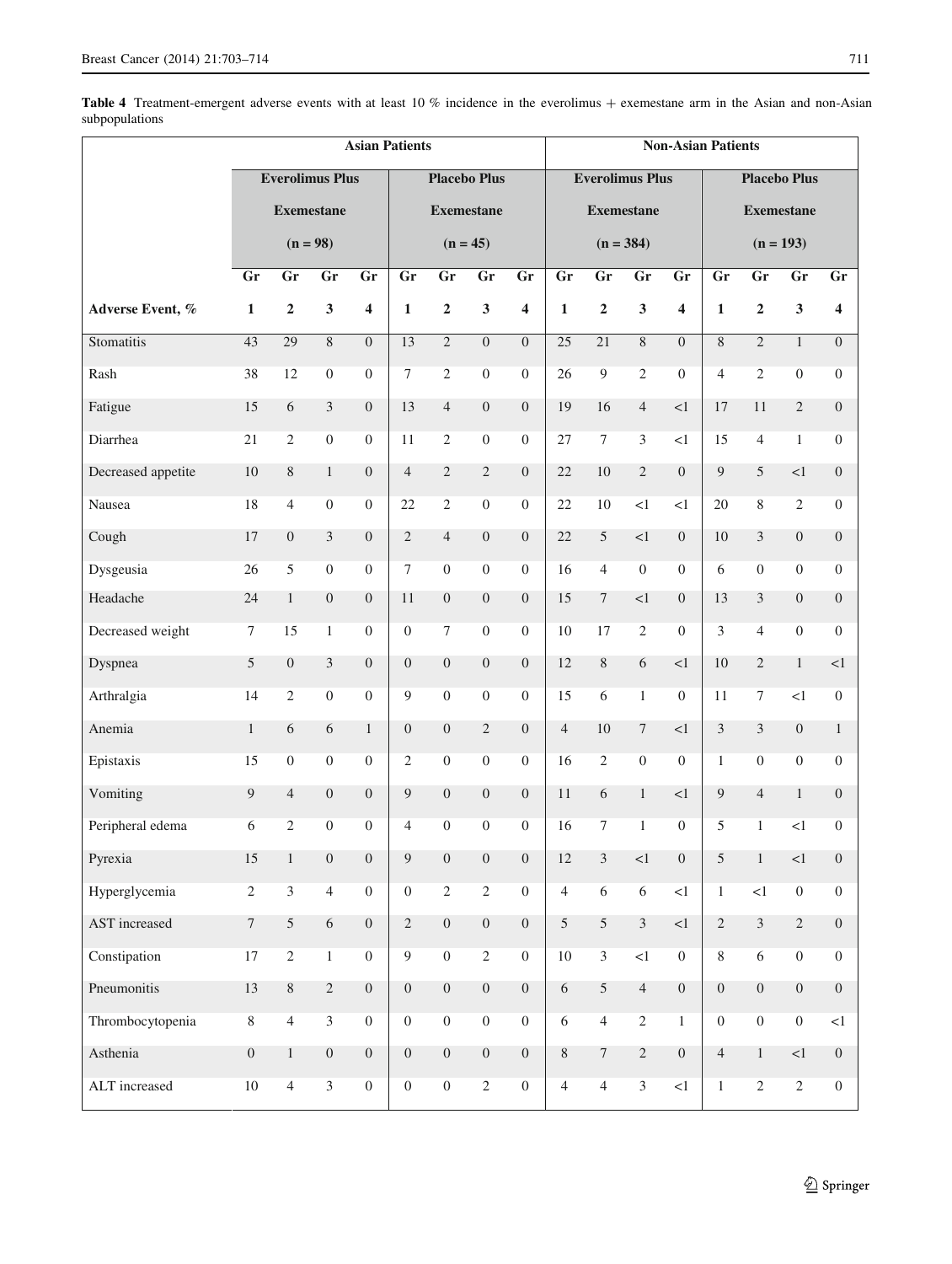## Table 4 continued

|                      | <b>Asian Patients</b> |                        |                         |                         |                  |                     |                         |                         |                                               |                   |                         | <b>Non-Asian Patients</b> |                   |                |                  |                         |  |  |  |  |  |  |  |
|----------------------|-----------------------|------------------------|-------------------------|-------------------------|------------------|---------------------|-------------------------|-------------------------|-----------------------------------------------|-------------------|-------------------------|---------------------------|-------------------|----------------|------------------|-------------------------|--|--|--|--|--|--|--|
|                      |                       | <b>Everolimus Plus</b> |                         |                         |                  | <b>Placebo Plus</b> |                         |                         | <b>Everolimus Plus</b><br><b>Placebo Plus</b> |                   |                         |                           |                   |                |                  |                         |  |  |  |  |  |  |  |
|                      | <b>Exemestane</b>     |                        |                         |                         |                  | <b>Exemestane</b>   |                         |                         |                                               | <b>Exemestane</b> |                         |                           | <b>Exemestane</b> |                |                  |                         |  |  |  |  |  |  |  |
|                      |                       | $(n = 98)$             |                         |                         |                  | $(n = 45)$          |                         |                         |                                               | $(n = 384)$       |                         |                           | $(n = 193)$       |                |                  |                         |  |  |  |  |  |  |  |
|                      | Gr                    | Gr                     | Gr                      | Gr                      | Gr               | Gr                  | Gr                      | Gr                      | Gr                                            | Gr                | Gr                      | Gr                        | Gr                | Gr             | Gr               | Gr                      |  |  |  |  |  |  |  |
| Adverse Event, %     | $\mathbf{1}$          | $\mathbf 2$            | $\overline{\mathbf{3}}$ | $\overline{\mathbf{4}}$ | $\mathbf{1}$     | $\overline{2}$      | $\overline{\mathbf{3}}$ | $\overline{\mathbf{4}}$ | $\mathbf{1}$                                  | $\mathbf 2$       | $\overline{\mathbf{3}}$ | $\overline{\mathbf{4}}$   | $\mathbf{1}$      | $\overline{2}$ | $\mathbf{3}$     | $\overline{\mathbf{4}}$ |  |  |  |  |  |  |  |
| Pruritus             | $\overline{10}$       | $\overline{2}$         | $\boldsymbol{0}$        | $\Omega$                | $\overline{4}$   | $\overline{2}$      | $\overline{0}$          | $\boldsymbol{0}$        | 11                                            | $\overline{3}$    | $\overline{1}$          | $\Omega$                  | 3                 | $\overline{c}$ | $\Omega$         | $\overline{0}$          |  |  |  |  |  |  |  |
| Insomnia             | 10                    | $\overline{2}$         | $\mathbf{1}$            | $\boldsymbol{0}$        | $\overline{4}$   | $\boldsymbol{0}$    | $\boldsymbol{0}$        | $\boldsymbol{0}$        | 10                                            | $\overline{4}$    | $\boldsymbol{0}$        | $\boldsymbol{0}$          | 6                 | 3              | $\boldsymbol{0}$ | $\overline{0}$          |  |  |  |  |  |  |  |
| Back pain            | 9                     | $\overline{2}$         | $\Omega$                | $\Omega$                | $\overline{4}$   | $\mathbf{0}$        | $\mathbf{0}$            | $\Omega$                | 10                                            | 6                 | <1                      | $\Omega$                  | 6                 | $\overline{4}$ | $\overline{2}$   | $\theta$                |  |  |  |  |  |  |  |
| Dry mouth            | 3                     | $\Omega$               | $\Omega$                | $\Omega$                | $\overline{2}$   | $\boldsymbol{0}$    | $\boldsymbol{0}$        | $\overline{0}$          | 12                                            | $\overline{2}$    | $\boldsymbol{0}$        | $\Omega$                  | 8                 | <1             | $\mathbf{0}$     | $\overline{0}$          |  |  |  |  |  |  |  |
| Alopecia             | 5                     | $\mathbf{0}$           | $\overline{0}$          | $\Omega$                | $\overline{2}$   | $\mathbf{0}$        | $\mathbf{0}$            | $\boldsymbol{0}$        | 10                                            | $\mathbf{1}$      | $\overline{0}$          | $\Omega$                  | 6                 | $\overline{0}$ | $\mathbf{0}$     | $\overline{0}$          |  |  |  |  |  |  |  |
| Pain in extremity    | $\overline{4}$        | $\mathbf{1}$           | $\overline{0}$          | $\mathbf{0}$            | $\boldsymbol{0}$ | $\overline{4}$      | $\boldsymbol{0}$        | $\boldsymbol{0}$        | $\tau$                                        | 3                 | <1                      | $\mathbf{0}$              | 6                 | 5              | $\mathbf{2}$     | $\overline{0}$          |  |  |  |  |  |  |  |
| GGT increased        | $\mathbf{1}$          | $\mathfrak{2}$         | $\overline{4}$          | $\Omega$                | $\boldsymbol{0}$ | $\boldsymbol{0}$    | $\sqrt{2}$              | $\boldsymbol{0}$        | $\mathbf{2}$                                  | $\sqrt{2}$        | 5                       | $\overline{2}$            | $\mathbf{1}$      | $\mathbf{1}$   | 5                | 3                       |  |  |  |  |  |  |  |
| Hypercholesterolemia | $\overline{4}$        | $\overline{4}$         | $\overline{0}$          | $\Omega$                | $\mathbf{0}$     | $\boldsymbol{0}$    | $\mathbf{0}$            | $\overline{0}$          | $\tau$                                        | 3                 | $\leq$ 1                | $\leq$ 1                  | $\mathbf{1}$      | $\overline{0}$ | $\mathbf{0}$     | $\overline{0}$          |  |  |  |  |  |  |  |
| Nasopharyngitis      | 21                    | $\mathbf{1}$           | $\overline{0}$          | $\Omega$                | 20               | $\overline{0}$      | $\boldsymbol{0}$        | $\overline{0}$          | 6                                             | $\mathbf{1}$      | $\mathbf{0}$            | $\Omega$                  | $\overline{4}$    | 3              | $\overline{0}$   | $\overline{0}$          |  |  |  |  |  |  |  |
| Nail disorder        | 21                    | $\mathbf{1}$           | $\overline{0}$          | $\Omega$                | $\mathbf{0}$     | $\boldsymbol{0}$    | $\boldsymbol{0}$        | $\overline{0}$          | $\overline{4}$                                | <1                | $\boldsymbol{0}$        | $\Omega$                  | <1                | $\overline{0}$ | $\mathbf{0}$     | $\overline{0}$          |  |  |  |  |  |  |  |
| Hot flush            | 6                     | $\boldsymbol{0}$       | $\overline{0}$          | $\overline{0}$          | 13               | $\overline{0}$      | $\boldsymbol{0}$        | $\boldsymbol{0}$        | 5                                             | $\leq$ 1          | $\boldsymbol{0}$        | $\overline{0}$            | 10                | 5              | $\boldsymbol{0}$ | $\boldsymbol{0}$        |  |  |  |  |  |  |  |
| LDH increased        | 12                    | $\mathbf{1}$           | $\mathbf{1}$            | $\overline{0}$          | $\mathfrak{2}$   | $\overline{0}$      | $\boldsymbol{0}$        | $\boldsymbol{0}$        | $\overline{2}$                                | $\overline{2}$    | $\boldsymbol{0}$        | $\overline{0}$            | $\boldsymbol{0}$  | $\overline{2}$ | $\mathbf{0}$     | $\boldsymbol{0}$        |  |  |  |  |  |  |  |
| ILD                  | 8                     | $\overline{4}$         | $\mathbf{1}$            | $\overline{0}$          | $\overline{0}$   | $\boldsymbol{0}$    | $\boldsymbol{0}$        | $\overline{0}$          | $\mathbf{0}$                                  | <1                | <1                      | $\overline{0}$            | $\overline{0}$    | $\overline{0}$ | $\boldsymbol{0}$ | $\overline{0}$          |  |  |  |  |  |  |  |

ALT alanine aminotransferase, AST aspartate aminotransferase, GGT gamma-glutamyltransferase, ILD interstitial lung disease, LDH lactate dehydrogenase

non-Asians. Asian patients also experienced a greater CBR and ORR after receiving  $EVE + EXE$  versus PBO + EXE. Median exposure to  $EVE + EXE$  was nearly 4 weeks longer in Asian versus non-Asian patients. Despite the longer exposure to  $EVE + EXE$  in Asian patients, the frequency of drug discontinuation for these patients was lower than for non-Asian patients. Also, there were no significant differences in TTD of EORTC QLQ-C30 GHS for the Asian subset of patients. Finally, treatment-emergent AEs were comparable across the two groups.

Some AEs (e.g., stomatitis, nasopharyngitis, pneumonitis, and ILD) were slightly more frequently reported among Asian patients. Others (e.g., anemia) were less frequent. However, all AEs were generally consistent with those reported for EVE in the overall BOLERO-2 study [\[16](#page-11-0)]. Similar AEs were seen in other indications following EVE treatment [\[23](#page-11-0)]. Occurrences of grade 3 and 4 anemia,

stomatitis, abnormal liver enzymes, fatigue, and hyperglycemia have also been frequently reported in Japanese patients with metastatic gastric cancer treated with EVE monotherapy following progression on chemotherapy [\[24](#page-11-0)]. Effective management of AEs associated with the use of EVE requires patient education, physician awareness, and early intervention [\[16](#page-11-0)]. In some cases (e.g., more severe instances or higher grades of these AEs), dose modifications and standard care have proven useful [\[12](#page-11-0), [25](#page-11-0)].

Interstitial lung disease (ILD; characterized by the inflammation of the interstitium of the lung) and noninfectious pneumonitis (characterized by the presence of non-infectious, nonmalignant infiltrates) are known side effects of mTOR inhibitors [[26,](#page-11-0) [27\]](#page-11-0). In the current study, AEs including ILD and non-infectious pneumonitis were coded using the MedDRA terminology (version 14.0) and were assessed as described in the '['Methods](#page-2-0)'' section. An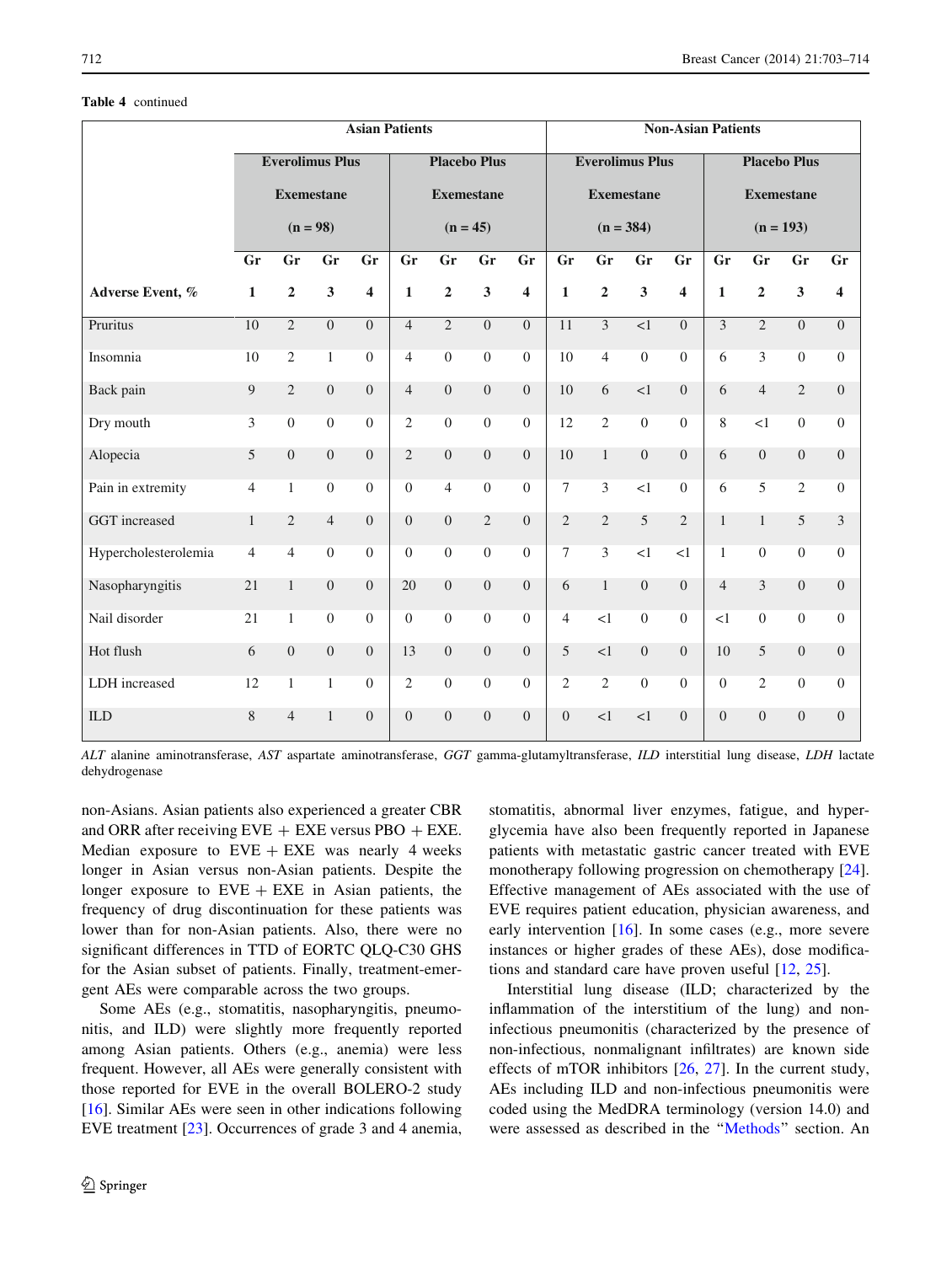<span id="page-10-0"></span>Fig. 4 Time to deterioration in EORTC QLQ-C30 (5 % decrease from baseline). CI confidence interval, EORTC QLQ-C30 European Organization for Research and Treatment of Cancer Quality of Life Questionnaire-Core 30, EVE everolimus, EXE exemestane, PBO placebo, TTD time to definitive deterioration



increased frequency of ILD has been reported in Japanese cancer patients receiving molecular targeted anticancer therapies such as gefitinib and erlotinib [\[15](#page-11-0)]. The patterns of ILD were also the focus of a recent study that retrospectively evaluated 7 Japanese patients treated with EVE for advanced renal cell carcinoma [[28\]](#page-11-0). Patients with mild ILD were able to continue EVE treatment. More severe ILD led to EVE discontinuation and short-term steroid therapy, which generally resulted in rapid resolution of ILD. Prompt recognition of ILD incidence or exacerbation, and exclusion of progressive disease or infection, were determined to be of paramount importance for the successful management of these AEs [[28\]](#page-11-0). The frequency of ILD overall was higher in the Asian patients in this BOLERO-2 study; nonetheless, grade 3 and 4 ILD occurred with similar low frequencies in Asian and non-Asian patients. Whereas pneumonitis, like ILD, was more prevalent in Asian patients treated with  $EVE + EXE$ , some of the symptoms of pneumonitis, such as dyspnea and cough, were less frequent in the Asian patients in the  $EVE + EXE$  arm. This demonstrates that EVE treatment is not associated with any exacerbated safety concerns based on patient ethnicity.

In conclusion, combining EVE with EXE provided substantial clinical benefit to both Asian and non-Asian patients. EVE was well tolerated and most of the EVE-related AEs were manageable. Observed AEs in BOLERO-2 were consistent with AEs previously reported for rapamycin analogues [\[29](#page-11-0), [30\]](#page-11-0). This combination of  $EVE + EXE$  did not affect selfassessed QOL in Asian patients. Thus,  $EVE + EXE$  represents an important improvement in the management of postmenopausal women with  $HR^+$  HER2<sup>-</sup> advanced breast cancer progressing after nonsteroidal aromatase inhibitor treatment, regardless of ethnicity.

Acknowledgments The BOLERO-2 trial was supported by Novartis Pharmaceuticals: ClinicalTrials.gov identifier NCT00863655. Funding for medical editorial support was also provided by Novartis. Financial support for medical editorial assistance was provided by Novartis Pharmaceuticals. We thank Kristin E. Larsen, PhD, ProEd Communications, Inc., for medical editorial assistance with this manuscript. The BOLERO-2 trial was conducted in the USA, Japan, Canada, Brazil, Austria, Belgium, Czech Republic, France, Germany, Hungary, Italy, the Netherlands, Norway, Poland, Spain, Sweden, Turkey, UK, Egypt, Australia, China (Hong Kong), New Zealand, South Korea, and Thailand. We thank the patients, study site personnel, and the study team for their participation in the trial.

Conflict of interest S. Noguchi has received research funding from and has been an advisor for Novartis; N. Masuda, H. Mukai, J. Horiguchi, P. Puttawibul, V. Srimuninnimit, K. Kuroi, H. Inaji, S. Ohsumi, W. Noh, T. Nakayama, S. Ohno, Y. Rai, B. Park, and Y. Ito have nothing to disclose; H. Iwata has received honoraria from Novartis, Chugai, and AstraZeneca; Y. Tokuda and H. Iwase have received research funding from Novartis; A. Panneerselvam, T. Taran, and T. Sahmoud are employees of Novartis; M. El-Hashimy is an employee of and owns stock in Novartis.

Open Access This article is distributed under the terms of the Creative Commons Attribution License which permits any use, distribution, and reproduction in any medium, provided the original author(s) and the source are credited.

#### References

- 1. American Cancer Society. Global cancer facts & figures. 2nd ed. Atlanta: American Cancer Society; 2011.
- 2. WHO. World Health Organization fact sheet no 297. Feb 2012. [http://www.who.int/mediacentre/factsheets/fs297/en/index.html.](http://www.who.int/mediacentre/factsheets/fs297/en/index.html) Accessed 19 Mar 2012.
- 3. Althuis MD, Dozier JM, Anderson WF, Devesa SS, Brinton LA. Global trends in breast cancer incidence and mortality 1973–1997. Int J Epidemiol. 2005;34:405–12.